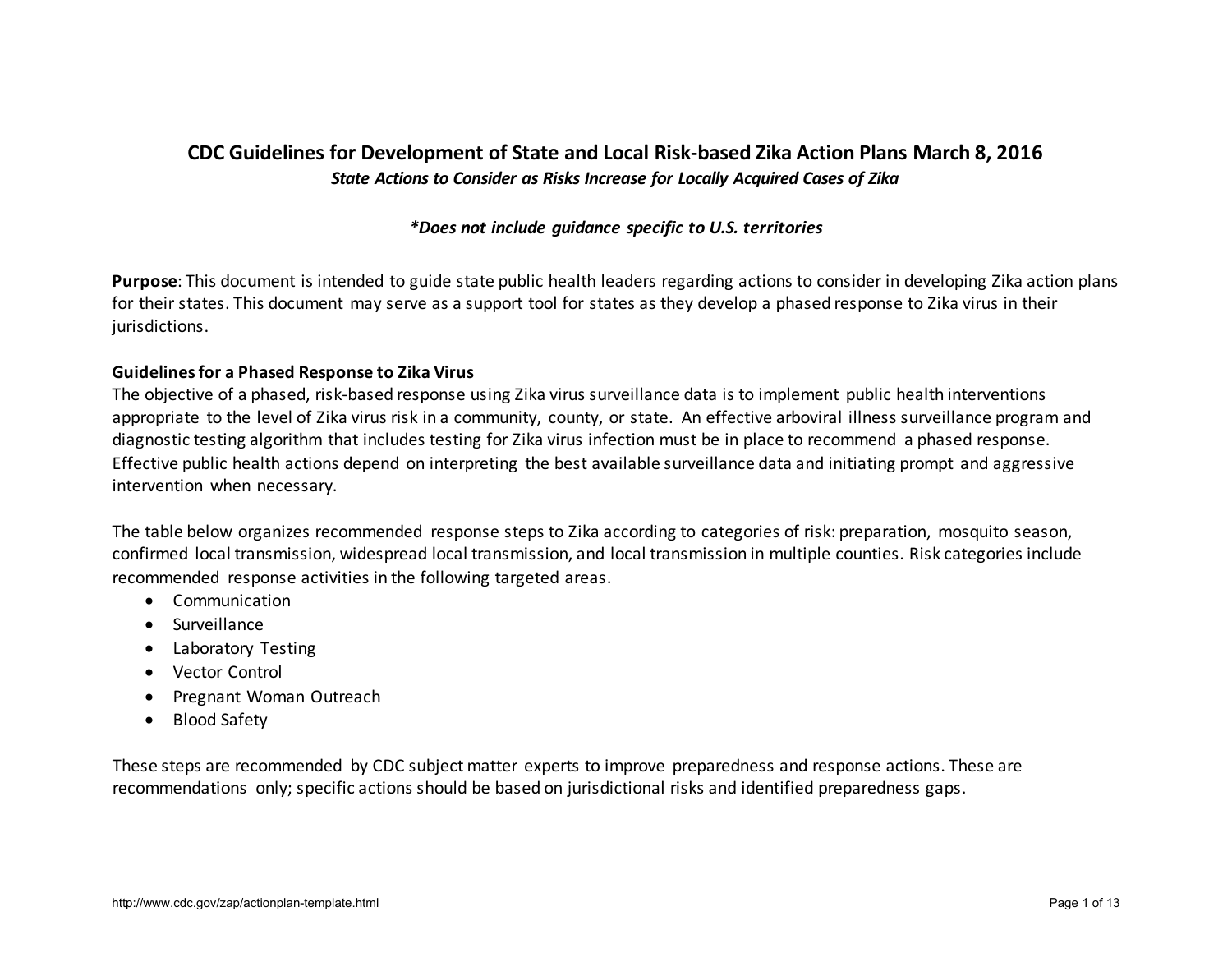| <b>Risk Category</b> | <b>Definition</b>               | <b>CDC Recommended Activities and</b>                                                                                                                                                                                                                                                                                                                                                                                                                                                                                                                                                                                                                      | <b>Jurisdictional Action Steps</b> |
|----------------------|---------------------------------|------------------------------------------------------------------------------------------------------------------------------------------------------------------------------------------------------------------------------------------------------------------------------------------------------------------------------------------------------------------------------------------------------------------------------------------------------------------------------------------------------------------------------------------------------------------------------------------------------------------------------------------------------------|------------------------------------|
|                      |                                 | <b>Responses</b>                                                                                                                                                                                                                                                                                                                                                                                                                                                                                                                                                                                                                                           |                                    |
|                      |                                 |                                                                                                                                                                                                                                                                                                                                                                                                                                                                                                                                                                                                                                                            |                                    |
| Preparation          | <b>Vector Present or</b>        | <b>Response Actions</b>                                                                                                                                                                                                                                                                                                                                                                                                                                                                                                                                                                                                                                    |                                    |
|                      | <b>Possible in Jurisdiction</b> | • The governing officials should appoint a<br>senior representative to coordinate Zika<br>response efforts.<br>• Pre-identify an incident manager.<br>• Secure surveillance and control resources<br>necessary to enable emergency response if<br>needed.<br>Ensure coordination with state public<br>$\bullet$<br>health officials so vector control and human<br>surveillance activities can be linked.<br>• Review state and local mosquito control<br>programs and assess capacity and<br>capability.<br>Review (or develop as needed) the state<br>$\bullet$<br>vector-borne disease preparedness and<br>response plan, and tailor as appropriate for |                                    |
|                      |                                 | Zika.<br>Review preparedness plans to ensure                                                                                                                                                                                                                                                                                                                                                                                                                                                                                                                                                                                                               |                                    |
|                      |                                 | emergency rapid hiring and contracting                                                                                                                                                                                                                                                                                                                                                                                                                                                                                                                                                                                                                     |                                    |
|                      |                                 | processes are in place, e.g. vector control                                                                                                                                                                                                                                                                                                                                                                                                                                                                                                                                                                                                                |                                    |
|                      |                                 | surveillance and response.                                                                                                                                                                                                                                                                                                                                                                                                                                                                                                                                                                                                                                 |                                    |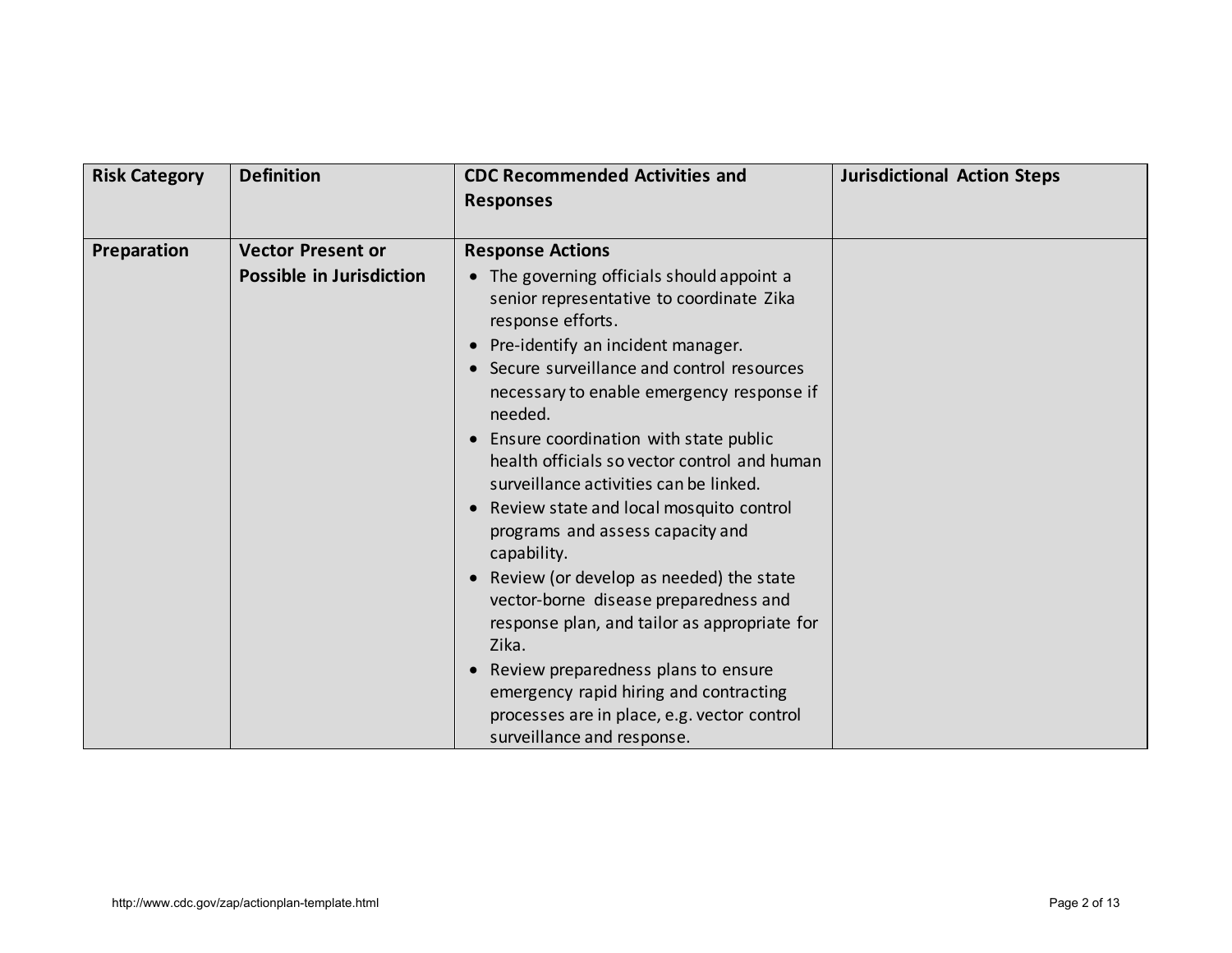| <b>Risk Category</b> | <b>Definition</b> | <b>CDC Recommended Activities and</b><br><b>Responses</b>                                                                                                                                                                                                                                                                                          | <b>Jurisdictional Action Steps</b> |
|----------------------|-------------------|----------------------------------------------------------------------------------------------------------------------------------------------------------------------------------------------------------------------------------------------------------------------------------------------------------------------------------------------------|------------------------------------|
|                      |                   | Review plans with relevant response<br>$\bullet$<br>partners, identify gaps in preparedness, and<br>develop a plan for improvement.                                                                                                                                                                                                                |                                    |
|                      |                   | Communication<br>• Prepare a communication campaign for<br>pregnant women, travelers, healthcare<br>providers, and the public to raise<br>awareness of Zika virus. Include messaging<br>on the risk for sexual transmission, and<br>steps persons can take to prevent it.<br>• Update scripts for state call centers to<br>include Zika messaging. |                                    |
|                      |                   | Surveillance<br>• Enhance surveillance for travel-associated<br>Zika cases and possible sexual transmission<br>from travel cases.<br>Reach out to clinicians in the state and<br>$\bullet$<br>provide guidance for management and<br>testing of possible cases.<br>Laboratory Testing                                                              |                                    |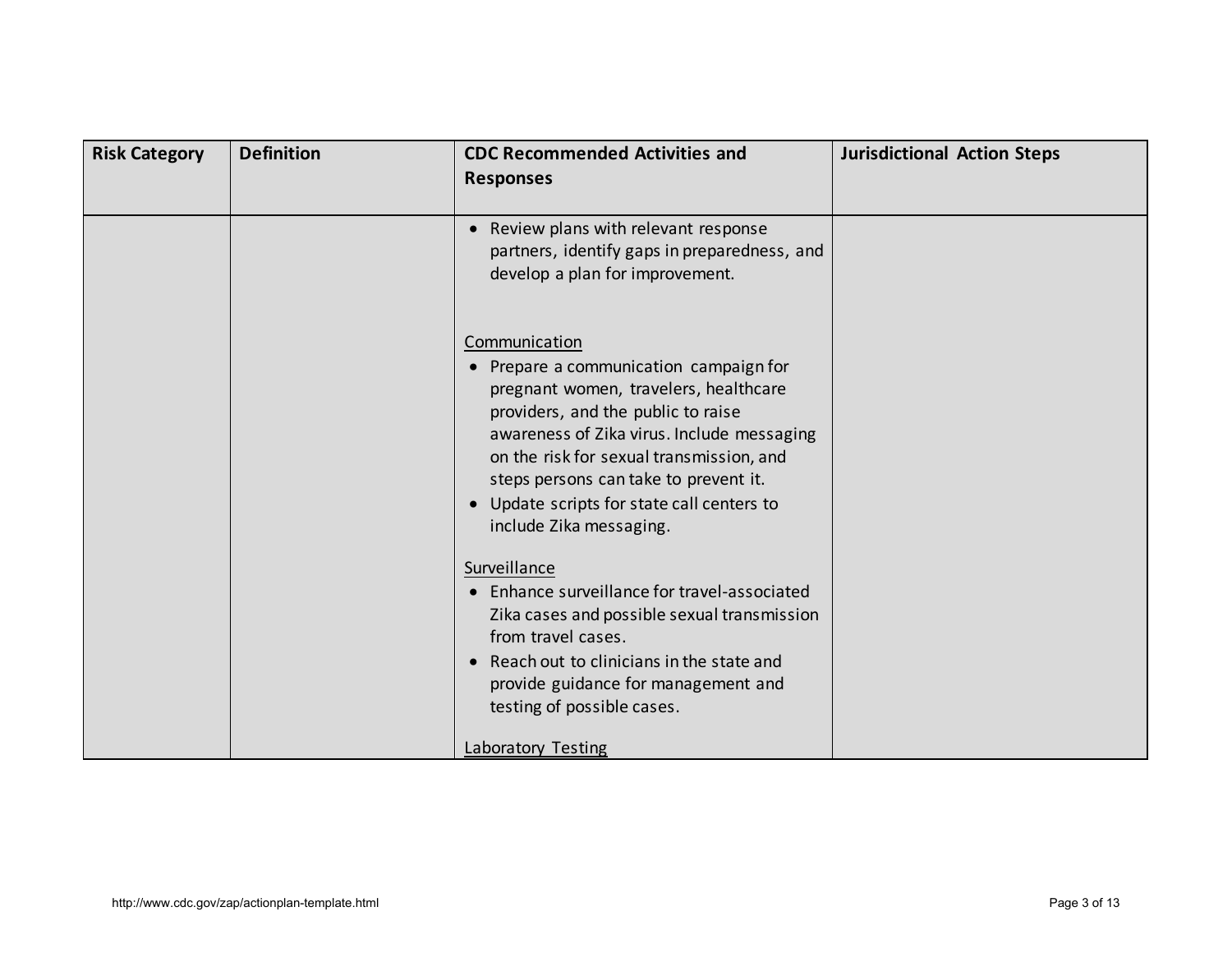| <b>Risk Category</b> | <b>Definition</b> | <b>CDC Recommended Activities and</b><br><b>Responses</b>                                                                                                                                                                                                                                                                                                                                                                                                                                                                                                                                                                                                                                                 | <b>Jurisdictional Action Steps</b> |
|----------------------|-------------------|-----------------------------------------------------------------------------------------------------------------------------------------------------------------------------------------------------------------------------------------------------------------------------------------------------------------------------------------------------------------------------------------------------------------------------------------------------------------------------------------------------------------------------------------------------------------------------------------------------------------------------------------------------------------------------------------------------------|------------------------------------|
|                      |                   | Review state and commercial laboratory<br>capacity to rapidly test specimens for Zika<br>virus.<br><b>Vector Control</b><br>Plan preparedness and mitigation activities<br>to reduce the likelihood of transmission<br>from mosquitoes, including: reduce<br>habitat/potential breeding sites, initiate<br>community clean-up efforts, initiate public<br>information campaigns encouraging yard<br>clean up, use of insecticides, encourage<br>placement of window screens etc.<br>Review (and as necessary, conduct)<br>$\bullet$<br>mosquito surveillance activities to assess<br>whether historic maps of Aedes aegypti and<br>Aedes albopictus distribution are accurate.<br>Pregnant Women Outreach |                                    |
|                      |                   | • Plan enhanced surveillance for suspected<br>Zika virus infections, including for pregnant<br>women through OB/GYN clinics, etc.).                                                                                                                                                                                                                                                                                                                                                                                                                                                                                                                                                                       |                                    |
|                      |                   | Identify resources that could be used for<br>$\bullet$<br>interventions for pregnant women<br>(products to develop Zika prevention kits                                                                                                                                                                                                                                                                                                                                                                                                                                                                                                                                                                   |                                    |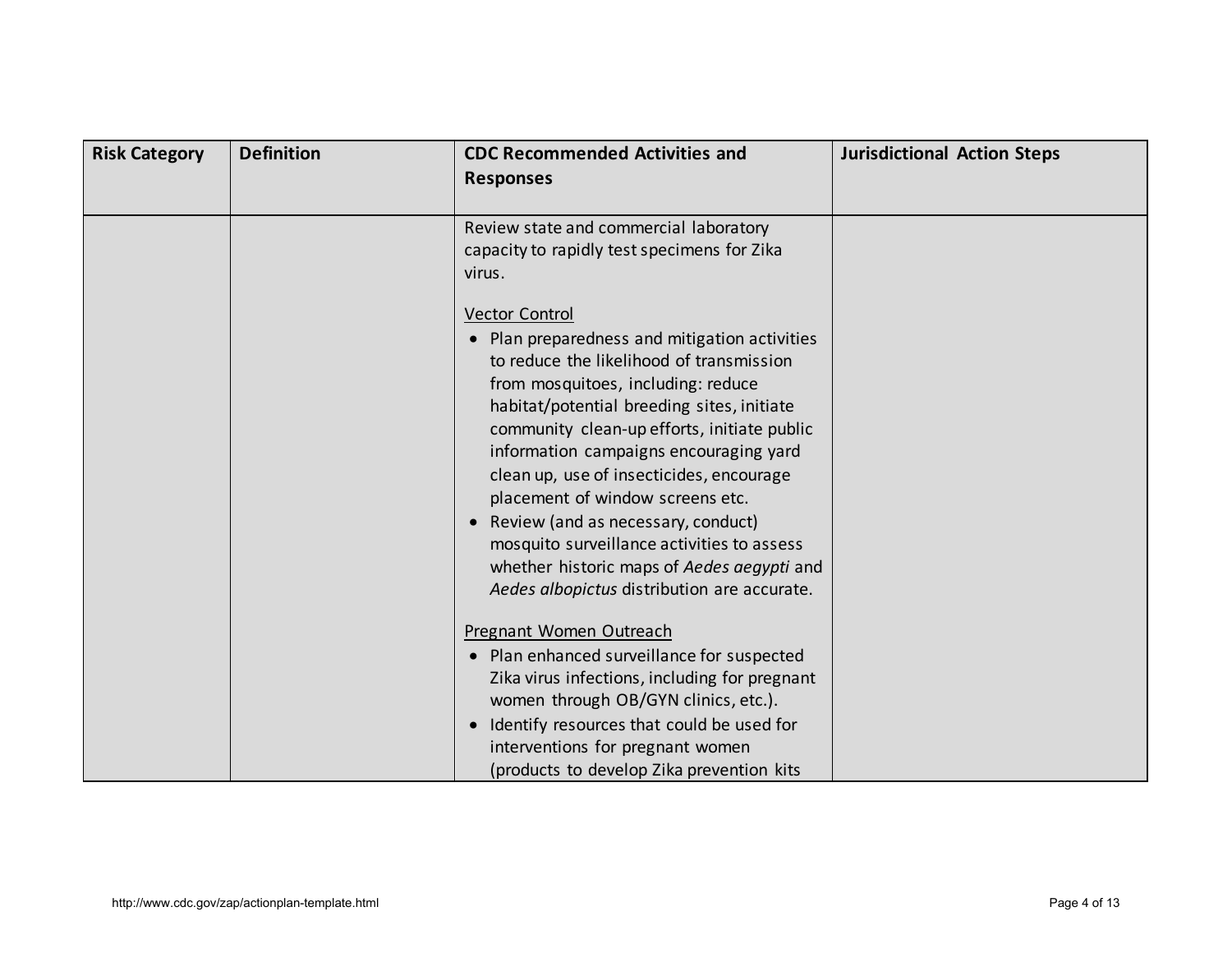| <b>Risk Category</b> | <b>Definition</b>                                                                             | <b>CDC Recommended Activities and</b><br><b>Responses</b>                                                                                                                                                                                                                                                                                                                                                                                                         | <b>Jurisdictional Action Steps</b> |
|----------------------|-----------------------------------------------------------------------------------------------|-------------------------------------------------------------------------------------------------------------------------------------------------------------------------------------------------------------------------------------------------------------------------------------------------------------------------------------------------------------------------------------------------------------------------------------------------------------------|------------------------------------|
|                      |                                                                                               | for pregnant women, resources for<br>communications campaigns, etc.).<br>Prepare a registry to collect information on<br>$\bullet$<br>Zika cases during pregnancy that could be<br>used for future monitoring and follow-up of<br>birth outcomes. This will be used to report<br>cases to the National Zika Birth Registry.<br><b>Blood Safety</b><br>Reach out to local blood collection centers, and<br>consult with them on blood safety contingency<br>plans. |                                    |
| $\mathbf{1}$         | <b>Mosquito Season</b><br>(Aedes aegypti or Aedes<br>albopictus mosquito-<br>biting activity) | Continue preparation activities in addition<br>to the following steps.<br><b>Response Actions</b><br>Organize regular meetings between the pre-<br>identified Incident Manager and state vector<br>preparedness and response partners to discuss<br>plans and progress.<br>Communication<br>• Initiate a communications campaign, with<br>primary messaging focusing on awareness,                                                                                |                                    |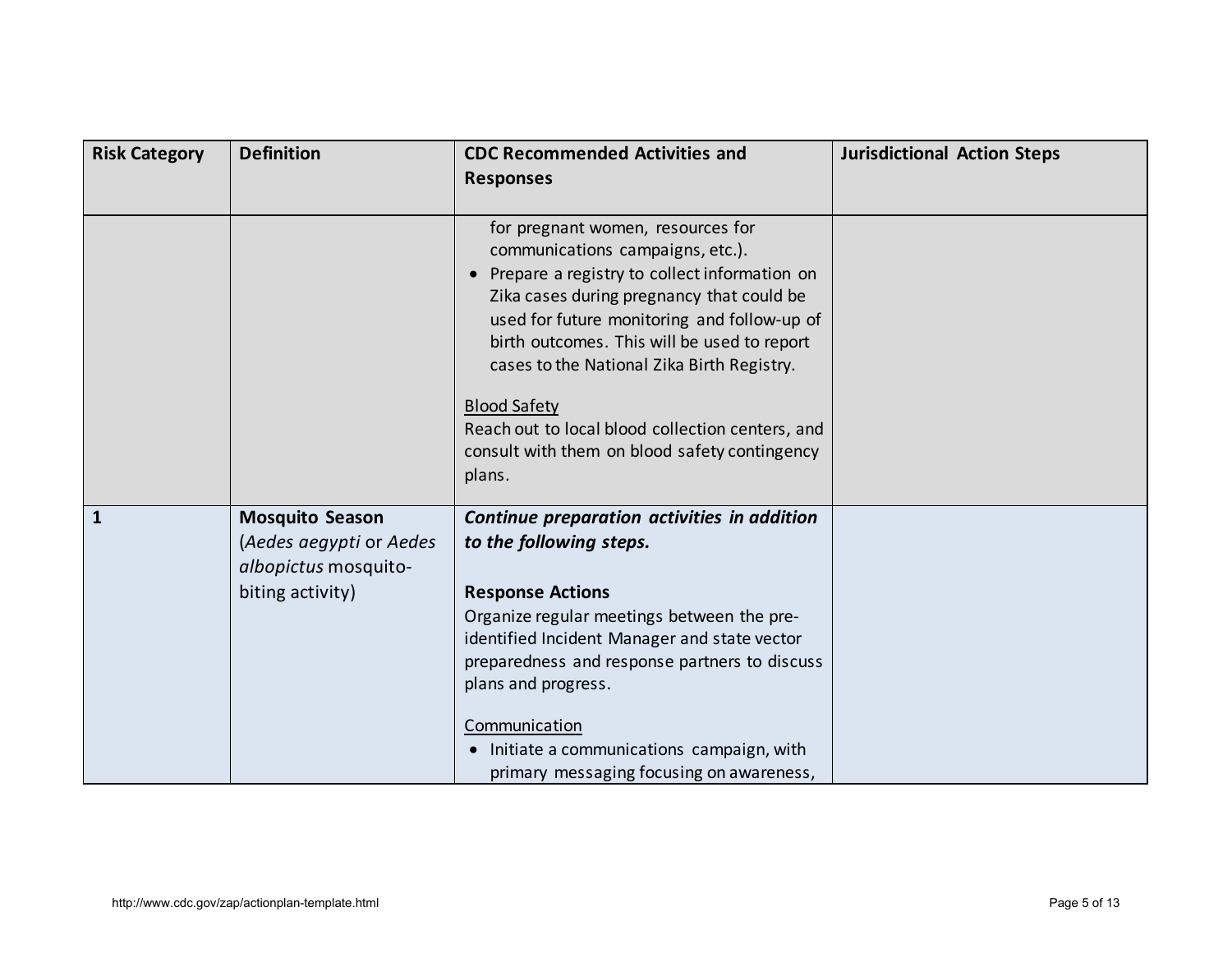| <b>Risk Category</b> | <b>Definition</b> | <b>CDC Recommended Activities and</b><br><b>Responses</b>                                                                                                                                                                                                                                                                                                                                                                                                                                                                                                                                                                                | <b>Jurisdictional Action Steps</b> |
|----------------------|-------------------|------------------------------------------------------------------------------------------------------------------------------------------------------------------------------------------------------------------------------------------------------------------------------------------------------------------------------------------------------------------------------------------------------------------------------------------------------------------------------------------------------------------------------------------------------------------------------------------------------------------------------------------|------------------------------------|
|                      |                   | personal protection against mosquitoes,<br>and residential source reduction.<br>Deploy messages encouraging travelers<br>$\bullet$<br>returning from to areas with Zika<br>transmission to take precautions upon<br>return (actively take steps to prevent<br>mosquito bites for at least three weeks) to<br>reduce the risk of spread to local mosquito<br>populations.                                                                                                                                                                                                                                                                 |                                    |
|                      |                   | Surveillance<br>• Rapidly follow up suspected cases through<br>laboratory testing. Take a complete patient<br>history; establish lack of travel, no<br>transfusion or tissue transplantation, no<br>sexual exposure to a traveler. Assess<br>patient's geographic area of risk for<br>exposure (i.e., Where were they likely<br>exposed? Home? Other place?)<br>When travel-associated cases or cases<br>among their sexual contacts are identified,<br>counsel them to take precautions to avoid<br>exposure to local mosquito populations<br>(stay indoors in screened, air-conditioned<br>rooms, use of personal repellents, consider |                                    |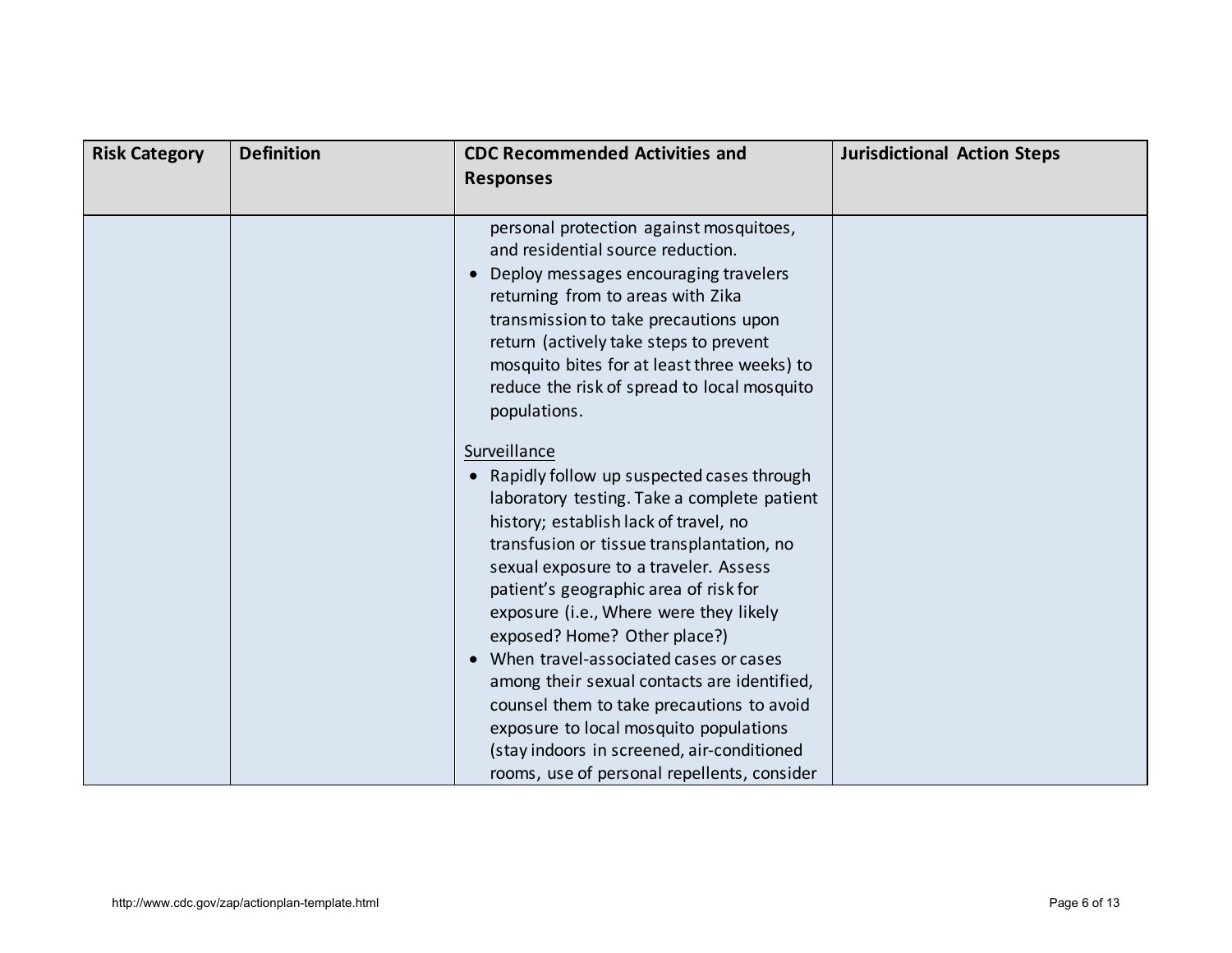| <b>Risk Category</b> | <b>Definition</b>                                                                                | <b>CDC Recommended Activities and</b><br><b>Responses</b>                                                                                                                                                                                                                                                                                                                                                                                                                                                                                                                                                                                                                | <b>Jurisdictional Action Steps</b> |
|----------------------|--------------------------------------------------------------------------------------------------|--------------------------------------------------------------------------------------------------------------------------------------------------------------------------------------------------------------------------------------------------------------------------------------------------------------------------------------------------------------------------------------------------------------------------------------------------------------------------------------------------------------------------------------------------------------------------------------------------------------------------------------------------------------------------|------------------------------------|
|                      |                                                                                                  | mosquito reduction activities around<br>home).<br>Encourage healthcare providers to<br>$\bullet$<br>immediately reports results for any positive<br>or equivocal cases.<br><b>Laboratory Testing</b><br>Ensure public health laboratory is prepared for<br>potential surge in testing and has engaged<br>clinical laboratories, providing guidance on<br>specimen collection, transport and reporting of<br>results.<br><b>Vector Control</b><br>Explore focused community interventions to<br>disrupt breeding grounds, such as tire<br>collections and waste removal in at-risk areas.<br>Leverage partnerships with local governments<br>and non-profits for support. |                                    |
| $\overline{2}$       | <b>Confirmed Local</b><br><b>Transmission</b><br>(single case, or cases<br>clustered in a single | Continue category 1 activities, in addition<br>to the following steps.<br><b>Response Actions</b><br>Activate the state incident management<br>$\bullet$<br>structure.                                                                                                                                                                                                                                                                                                                                                                                                                                                                                                   |                                    |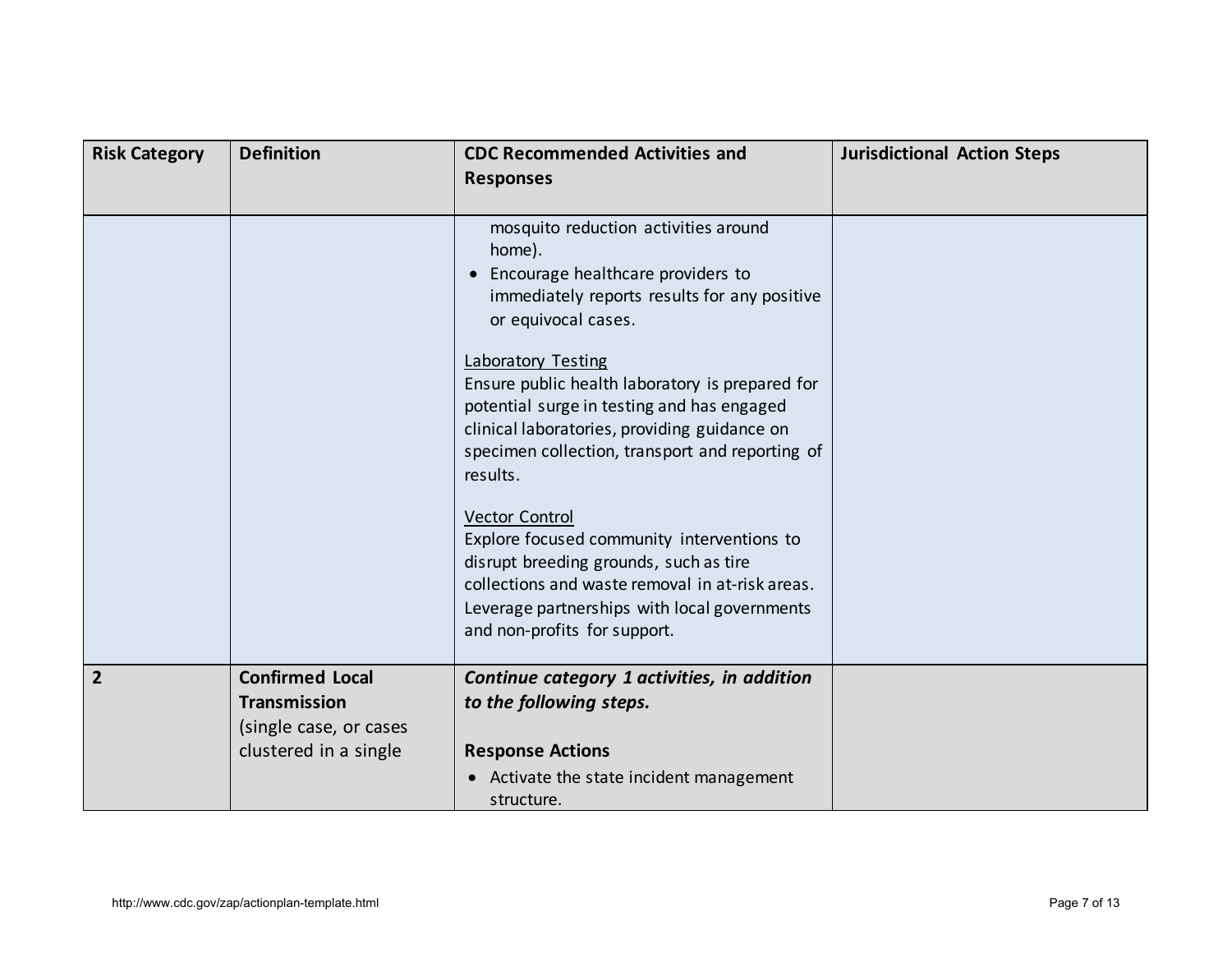| <b>Risk Category</b> | <b>Definition</b>                                   | <b>CDC Recommended Activities and</b><br><b>Responses</b>                                                                                                                                                                                                                                                                                                                                                                                                          | <b>Jurisdictional Action Steps</b> |
|----------------------|-----------------------------------------------------|--------------------------------------------------------------------------------------------------------------------------------------------------------------------------------------------------------------------------------------------------------------------------------------------------------------------------------------------------------------------------------------------------------------------------------------------------------------------|------------------------------------|
|                      | household/community in<br>a county or jurisdiction) | Determine if there is a need for assistance<br>from a CDC field team (e.g., Epi Aid or rapid<br>response team) to provide on the ground<br>technical, risk communication, vector<br>control, and/or logistical support.                                                                                                                                                                                                                                            |                                    |
|                      |                                                     | Communication<br>• As appropriate, issue press release/media<br>statement and intensify visible activities in<br>the county to increase attention to Zika<br>virus transmission risk and personal<br>protection measures (flyers, community<br>leaders, and social media).<br>Monitor local news stories and social media<br>postings to determine if information is<br>accurate, identify messaging gaps, and<br>make adjustments to communications as<br>needed. |                                    |
|                      |                                                     | Surveillance<br>Intensify surveillance for human cases in a<br>$\bullet$<br>150-yard radius (or other boundary, as<br>deemed appropriate) around home or<br>other likely sites of exposure). Consider<br>conducting household and door-to-door<br>surveillance for clinically compatible cases.                                                                                                                                                                    |                                    |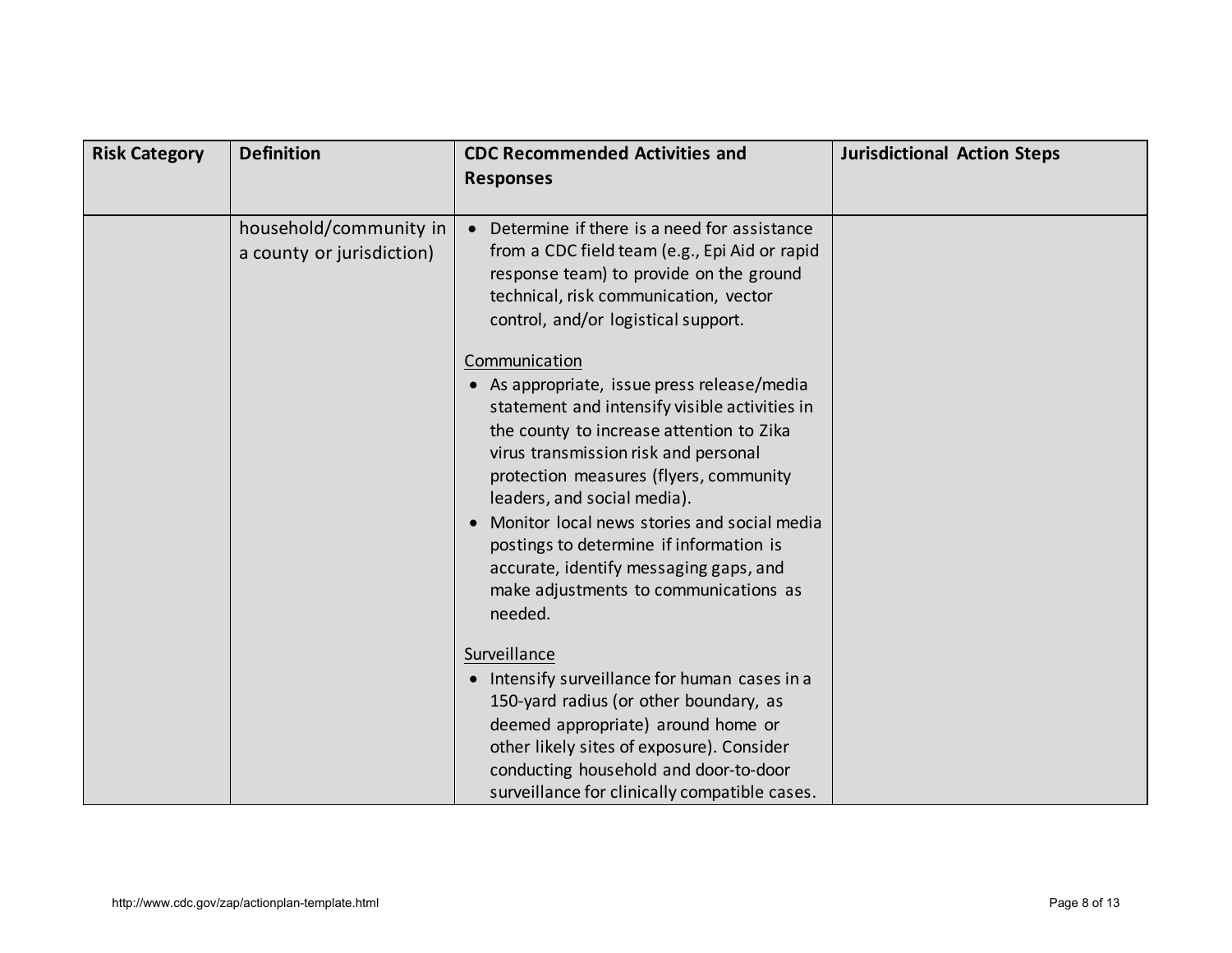| <b>Risk Category</b> | <b>Definition</b> | <b>CDC Recommended Activities and</b><br><b>Responses</b>                                                                                                                                                                                                                                                                                                                                                                                                                                                                                                                    | <b>Jurisdictional Action Steps</b> |
|----------------------|-------------------|------------------------------------------------------------------------------------------------------------------------------------------------------------------------------------------------------------------------------------------------------------------------------------------------------------------------------------------------------------------------------------------------------------------------------------------------------------------------------------------------------------------------------------------------------------------------------|------------------------------------|
|                      |                   | • Recommend cases stay in air-<br>conditioned/screened accommodations<br>and use personal precautions to reduce<br>mosquito bites.<br>• Enhance local surveillance for human cases<br>(consider local clinician outreach,<br>syndromic surveillance in nearby hospitals,<br>$etc.$ ).                                                                                                                                                                                                                                                                                        |                                    |
|                      |                   | <b>Vector Control</b><br>• If not previously done, conduct a rapid<br>insecticide resistance study for local<br>mosquito populations.<br>Conduct intensified larval and adult<br>mosquito control in a 150-yard radius (or<br>other boundary, as deemed appropriate)<br>around case-patient home, including<br>residential habitat reduction (trash cleanup,<br>etc.) and outdoor space spraying. Although<br>likely not needed in most areas, in areas<br>where A/C and screens aren't widely<br>available, consider offering homeowners<br>indoor residual spraying (IRS). |                                    |
|                      |                   | Pregnant Women Outreach                                                                                                                                                                                                                                                                                                                                                                                                                                                                                                                                                      |                                    |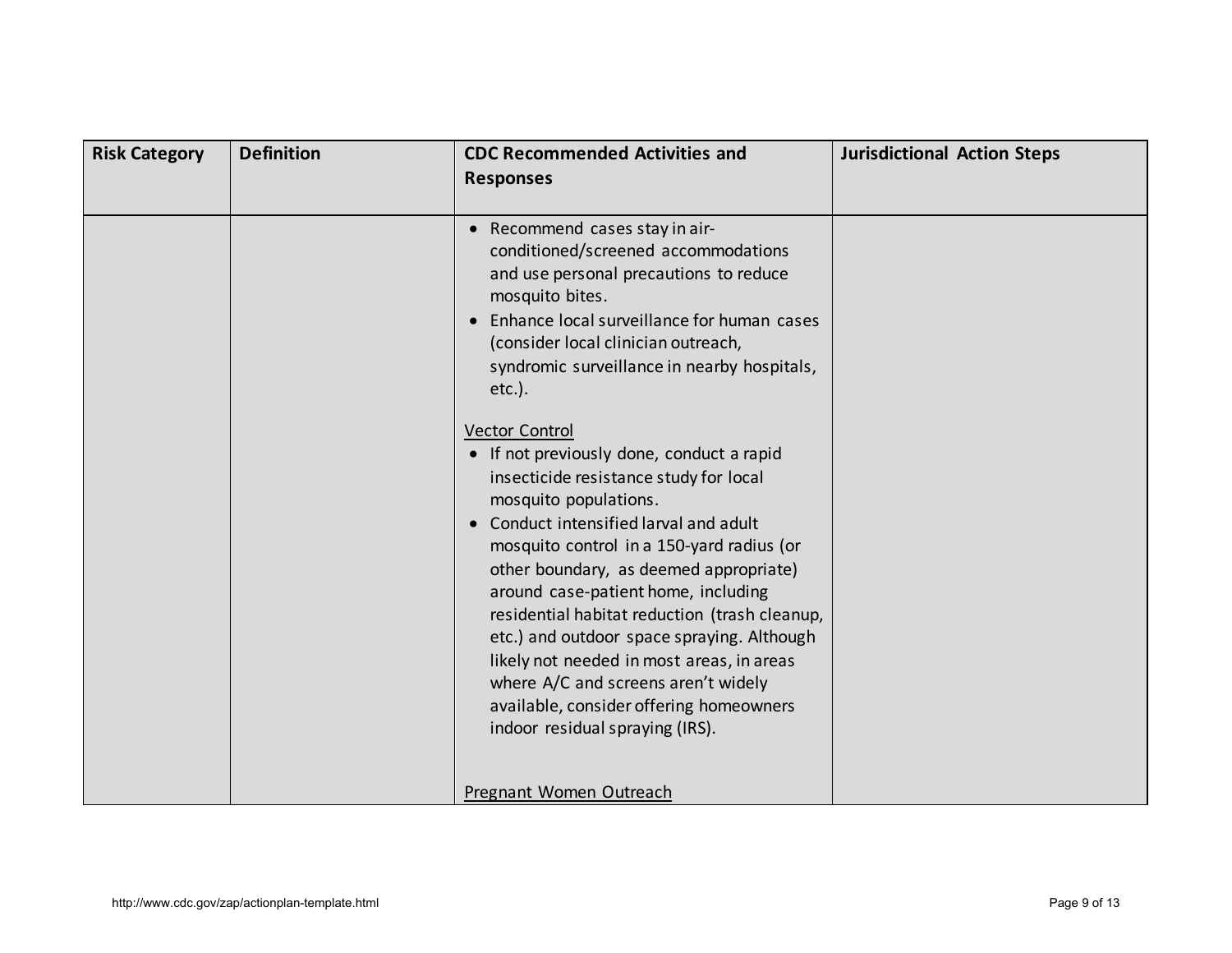| <b>Risk Category</b> | <b>Definition</b>                                                                                      | <b>CDC Recommended Activities and</b><br><b>Responses</b>                                                                                                                                                                                                                                                                                                                                                                             | <b>Jurisdictional Action Steps</b> |
|----------------------|--------------------------------------------------------------------------------------------------------|---------------------------------------------------------------------------------------------------------------------------------------------------------------------------------------------------------------------------------------------------------------------------------------------------------------------------------------------------------------------------------------------------------------------------------------|------------------------------------|
|                      |                                                                                                        | Deploy targeted communication,<br>surveillance, and monitoring programs for<br>pregnant women in the county/jurisdiction.<br>Deploy the registry of Zika cases during<br>$\bullet$<br>pregnancy for monitoring and follow-up of<br>birth outcomes.<br><b>Blood Safety</b><br>• Notify local blood collection agencies for<br>awareness.<br>Review CDC toolkit for investigation of<br>$\bullet$<br>transfusion-transmitted infection. |                                    |
| 3                    | <b>Widespread Local</b><br><b>Transmission</b> (multiple<br>locations within a<br>county/jurisdiction) | Continue category 2 activities in addition<br>to the following steps.<br><b>Response Actions</b><br>Determine the geographic boundaries that<br>$\bullet$<br>will be used for aggressive response efforts<br>(county/jurisdiction, health department<br>coverage area, zip code, etc.).<br>• Designate county/jurisdiction as an area of<br>"active Zika transmission".<br>• State should notify CDC (770-488-7100).                  |                                    |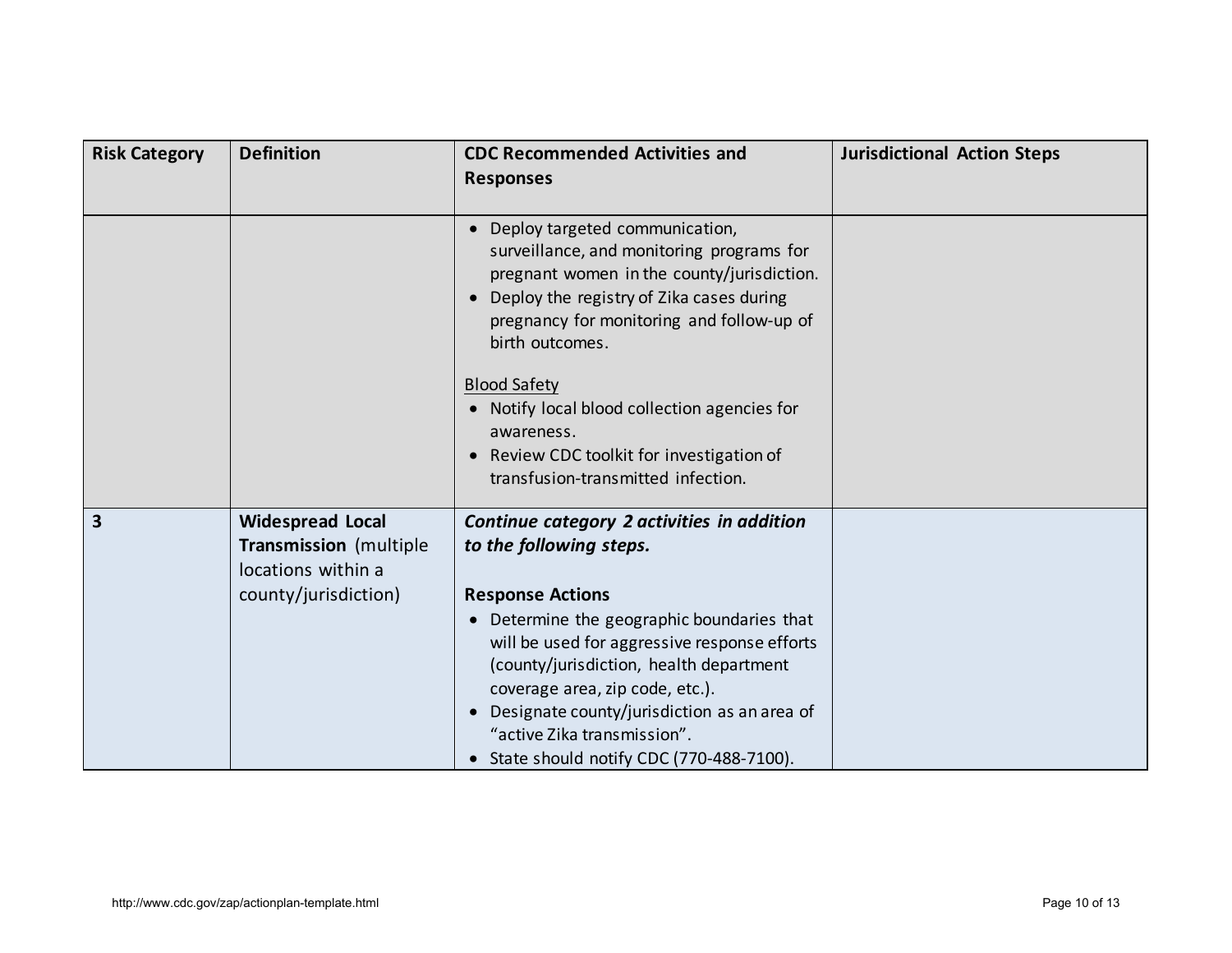| <b>Risk Category</b> | <b>Definition</b> | <b>CDC Recommended Activities and</b><br><b>Responses</b>                                                                                                                                                                                                                             | <b>Jurisdictional Action Steps</b> |
|----------------------|-------------------|---------------------------------------------------------------------------------------------------------------------------------------------------------------------------------------------------------------------------------------------------------------------------------------|------------------------------------|
|                      |                   | Incident Manager should provide regular<br>$\bullet$<br>situation updates to keep public and<br>partners informed of evolving situation.                                                                                                                                              |                                    |
|                      |                   | Communication<br>Intensify countywide (or jurisdictionwide)<br>outreach (newspaper, radio, social media, call<br>centers).                                                                                                                                                            |                                    |
|                      |                   | Surveillance<br>Intensify countywide (or jurisdictionwide)<br>surveillance for human cases (consider clinician<br>outreach, syndromic surveillance in hospitals,<br>$etc.$ ).                                                                                                         |                                    |
|                      |                   | <b>Vector Control</b><br>• Intensify and expand vector control efforts.<br>Control plans should be tailored to local<br>needs, but might include ground<br>application, aerial spraying, or a<br>combination of the two, and should include<br>both adult and larval mosquito control |                                    |
|                      |                   | methods, repeating applications as<br>necessary to achieve adequate control.                                                                                                                                                                                                          |                                    |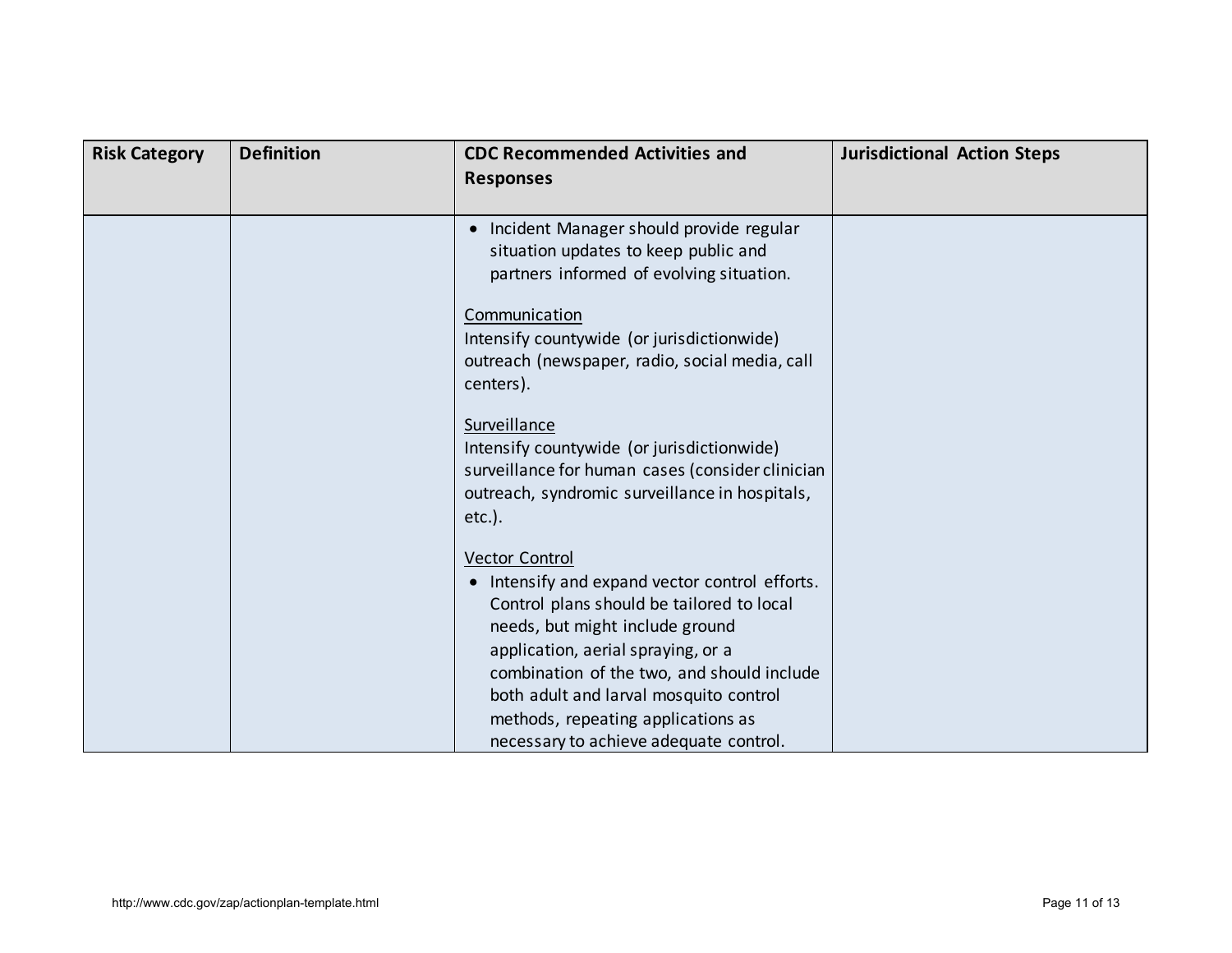| <b>Risk Category</b> | <b>Definition</b> | <b>CDC Recommended Activities and</b><br><b>Responses</b>                                                                                                                                                                                                                                                                                                                                                                                                                                                                                                                                                                                                                                                                            | <b>Jurisdictional Action Steps</b> |
|----------------------|-------------------|--------------------------------------------------------------------------------------------------------------------------------------------------------------------------------------------------------------------------------------------------------------------------------------------------------------------------------------------------------------------------------------------------------------------------------------------------------------------------------------------------------------------------------------------------------------------------------------------------------------------------------------------------------------------------------------------------------------------------------------|------------------------------------|
|                      |                   | • For areas where A/C and screens aren't<br>widely available, consider adding indoor<br>residual spraying (IRS) to vulnerable homes.<br>Monitor effectiveness of vector control<br>$\bullet$<br>efforts through mosquito trapping<br>surveillance.                                                                                                                                                                                                                                                                                                                                                                                                                                                                                   |                                    |
|                      |                   | Pregnant Women Outreach<br>• Advise pregnant women to consider<br>postponing travel to the<br>county/jurisdiction.<br>• Advise men in the county/jurisdiction to<br>use condoms or abstain from sexual contact<br>with pregnant women.<br>Implement intervention plans for high risk<br>$\bullet$<br>populations (pregnant women). Options to<br>consider include mosquito-proofing homes<br>through installation of screens and<br>provision of air-conditioning if necessary, as<br>well as household vector control, and<br>distribution of Zika prevention kits (ZPKs).<br>Initiate testing of asymptomatic pregnant<br>$\bullet$<br>women.<br>Consider retrospective enhanced<br>surveillance in health facilities to establish |                                    |